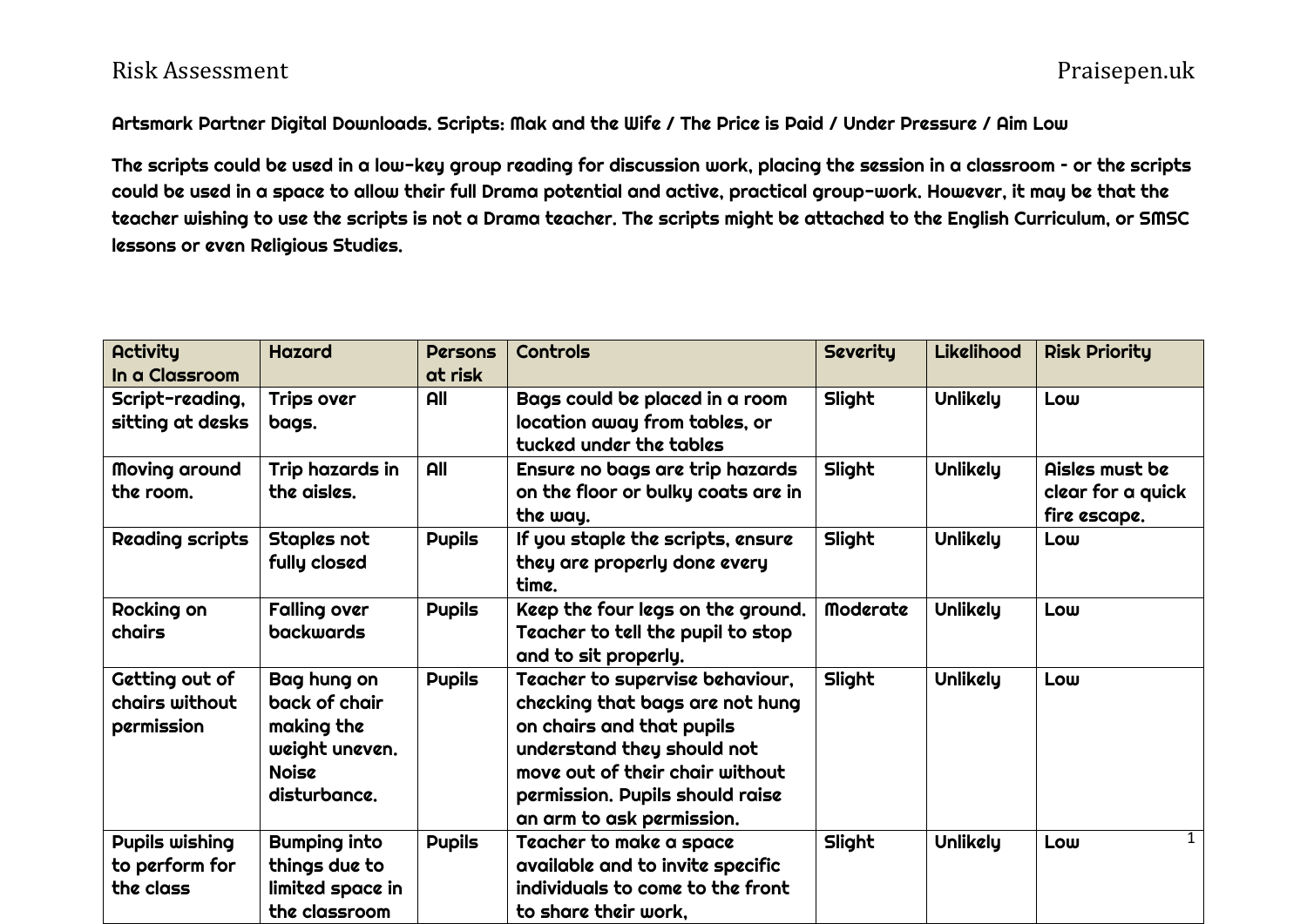Artsmark Partner Digital Downloads. Scripts: Mak and the wife / The Price is Paid / Under Pressure / Aim Low

The scripts could be used in a low-key group reading for discussion manner, placing the work in a classroom – or the scripts could be used in a space to allow their full Drama potential and active, practical group-work. However, it may be that the teacher wishing to use the scripts is not a Drama teacher. The scripts might be attached to the English Curriculum, or SMSC lessons or even Religious Studies.

| Activity in a<br>Drama space or<br>a Hall                                                | <b>Hazard</b>                                                                              | Persons at<br>risk | <b>Controls</b>                                                                                                                                                                                                                                                                                                          | <b>Severity</b>   | Likelihood | <b>Risk Priority</b>  |
|------------------------------------------------------------------------------------------|--------------------------------------------------------------------------------------------|--------------------|--------------------------------------------------------------------------------------------------------------------------------------------------------------------------------------------------------------------------------------------------------------------------------------------------------------------------|-------------------|------------|-----------------------|
| Pupils enter a<br>wide space                                                             | Excitement,<br>giddiness, lack<br>of self-control<br>leading to<br>running in the<br>space | <b>All</b>         | Teacher to line pupils up<br>outside the door and control<br>the entrance. Ask pupils to sit<br>in a circle on the floor.                                                                                                                                                                                                | <b>Moderate</b>   | May happen | Low                   |
| Pupils are told<br>to sit in a circle<br>but they begin<br>to fetch chairs.              | Chaotic<br>movement.<br>Bumps through<br>carelessness.                                     | <b>Pupils</b>      | Teacher to tell pupils to sit in a<br>circle on the floor not on chairs.<br>(Individuals with a disability)<br>may require a chair)                                                                                                                                                                                      | <b>Moderate</b>   | May happen | Low                   |
| Pupils feel no<br>boundaries<br>therefore run<br>through the<br>group space of<br>others | Irritation,<br>bumps, knocks                                                               | <b>Pupils</b>      | While pupils are in a circle,<br>teacher to explain they will<br>work in groups/pairs, let them<br>know / decide who they are<br>working with and designate a<br>work-space (literally chop up<br>the floor like a grid) The groups<br>must stick to their floor-space<br>and not wander through the<br>space of others. | <b>Negligible</b> | Unlikely   | Low<br>$\overline{2}$ |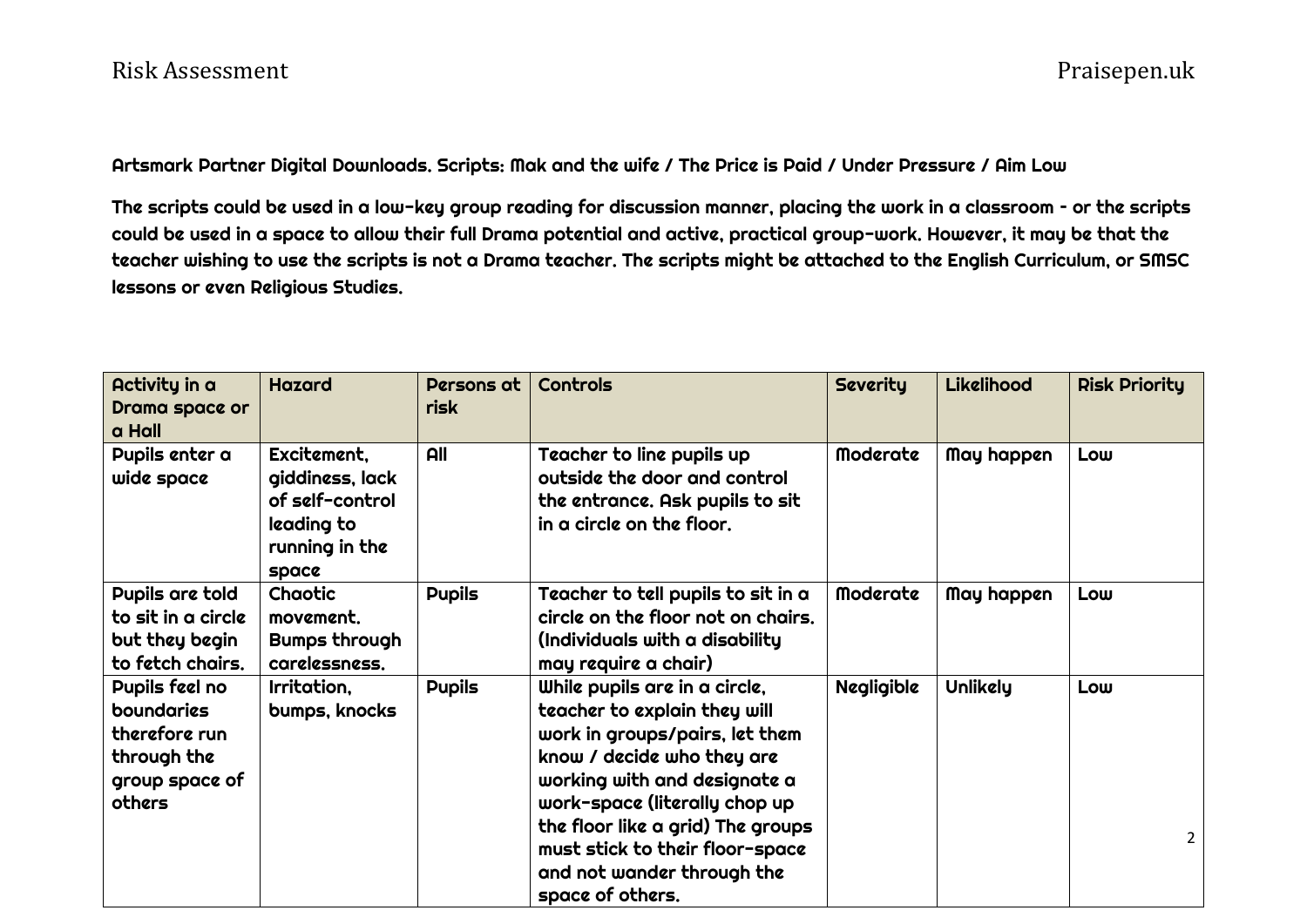## Risk Assessment Praisepen.uk

| Activity in a<br>Drama space or<br>a Hall                                   | <b>Hazard</b>                                                                                                          | Persons at Risk                            | <b>Controls</b>                                                                                                                                                                                                                                                                                                                                                              | <b>Severity</b> | Likelihood | <b>Priority</b>                |
|-----------------------------------------------------------------------------|------------------------------------------------------------------------------------------------------------------------|--------------------------------------------|------------------------------------------------------------------------------------------------------------------------------------------------------------------------------------------------------------------------------------------------------------------------------------------------------------------------------------------------------------------------------|-----------------|------------|--------------------------------|
| Noisy group<br>work                                                         | <b>Noise</b><br>disturbing<br>other classes<br>or noise being<br>uncontrolled ie<br>shouting rather<br>than projecting | All and staff<br>pupils in a close<br>room | It is good to work with some<br>noise in Drama. Pupils need to<br>lose inhibitions, display<br>confidence and get into<br>character. Better to consider<br>whether the space or the time<br>of the lesson is convenient to<br>avoid disturbance for other<br>classes.                                                                                                        | <b>Moderate</b> | May happen | Low<br>Sensitivity<br>required |
| <b>Pupils (mainly</b><br>boys) fighting<br>because it is 'in<br>the script' | Thumping,<br>uncontrolled<br>behaviour, falls                                                                          | <b>Pupils</b>                              | In The Price is Paid or<br>Macbeth v Macduff, let pupils<br>choreograph three moves<br>each which equals a six move<br>sequence, then play that in<br>slow motion. Work for facial<br>expressions. Any pupil seen<br>by the teacher to be unable to<br>use self-control must be told<br>to sit to the side of the room<br>and watch until he is calm and<br>ready to comply. | <b>Moderate</b> | May happen | Low                            |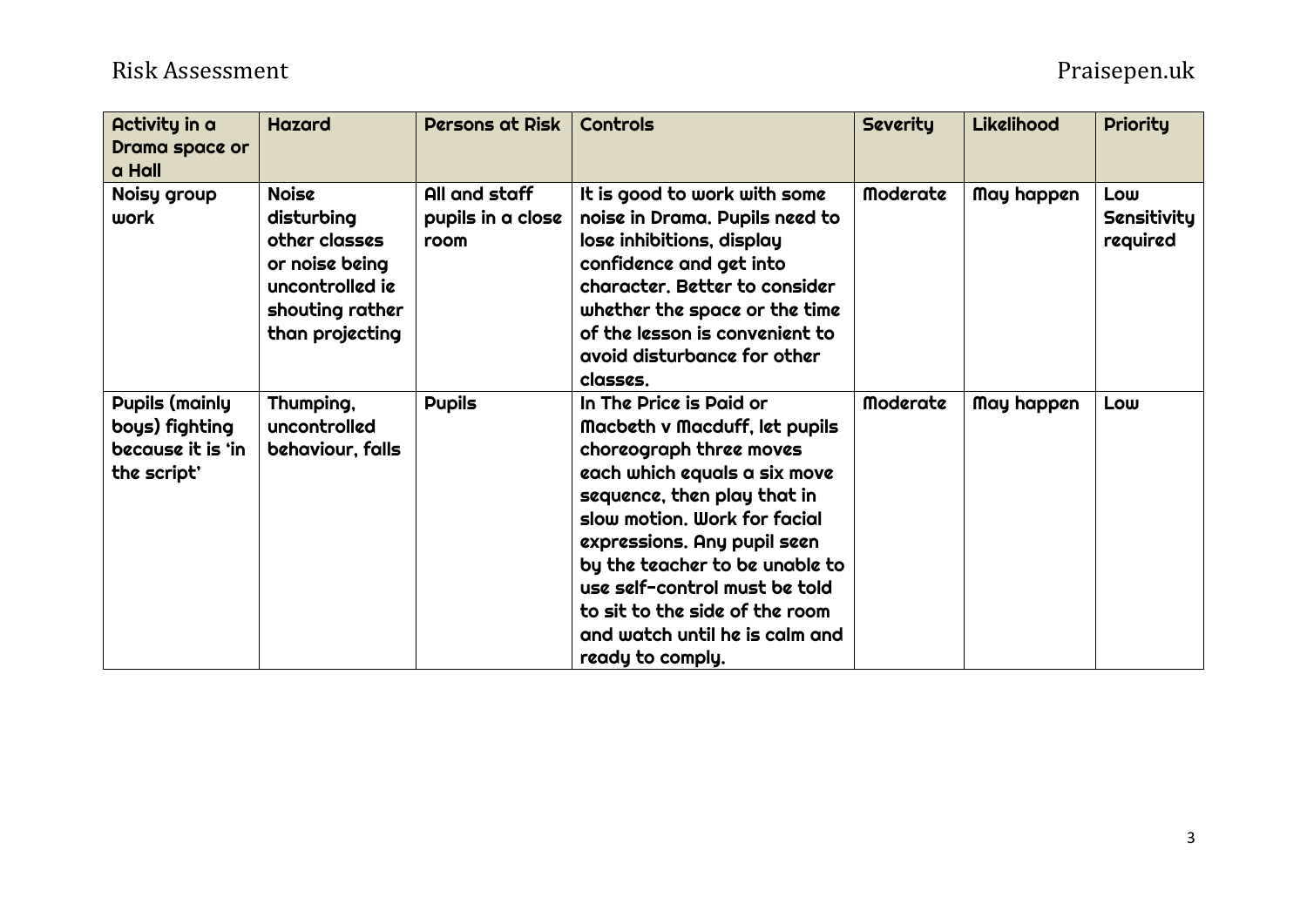| Activity in a<br>Drama space or<br><b>Hall</b>                    | <b>Hazard</b>                                                                                                                  | Persons at<br><b>Risk</b> | Controls                                                                                                                                                                                                                                                                              | <b>Severity</b> | Likelihood | <b>Priority</b>                                                                                                                                 |
|-------------------------------------------------------------------|--------------------------------------------------------------------------------------------------------------------------------|---------------------------|---------------------------------------------------------------------------------------------------------------------------------------------------------------------------------------------------------------------------------------------------------------------------------------|-----------------|------------|-------------------------------------------------------------------------------------------------------------------------------------------------|
| <b>Pupils getting</b><br>onto all fours<br>to be a horse          | Falling, moving<br>in an<br>uncontrolled<br>manner                                                                             | <b>Pupils</b>             | The horse sketch is about<br>attitudes. Pupils do not need to<br>run on all fours. Explain this whilst<br>pupils are seated quietly in a<br>circle. Stop individuals if you see<br>this.                                                                                              | <b>Moderate</b> | May happen | Low                                                                                                                                             |
| Working in pairs<br>or groups                                     | Pupils being left<br>out or groups<br>complaining<br>about the<br>behaviour of an<br>individual who<br>is not co-<br>operating | <b>Pupils</b>             | Risk of upset emotions that could<br>lead to poor behaviour. The<br>teacher knows the class and may<br>consider whether to deliberately<br>choose who will work with whom.<br>Praise team-work. Praise pupils<br>who are unconfident and shy but<br>will have a go.                   | <b>Moderate</b> | Slight     | Low                                                                                                                                             |
| <b>Irritation</b> at<br>performing<br>while pupils are<br>talking | Rising anger<br>and tension<br>that could lead<br>to<br>inappropriate<br>behaviour                                             | <b>Pupils</b>             | It is not compulsory to show work.<br>However, if you do allow groups to<br>present to the class, the rule is<br>that the class must be silent<br>before they will begin and that<br>this is watching time not planning<br>time. Groups are expected to be<br>silent and concentrate. | Slight          | Unlikely   | For all<br>these<br>emotional<br>hazards<br>the<br>priority is<br>to teach<br><b>British</b><br><b>Values of</b><br>Respect<br>and<br>Tolerance |